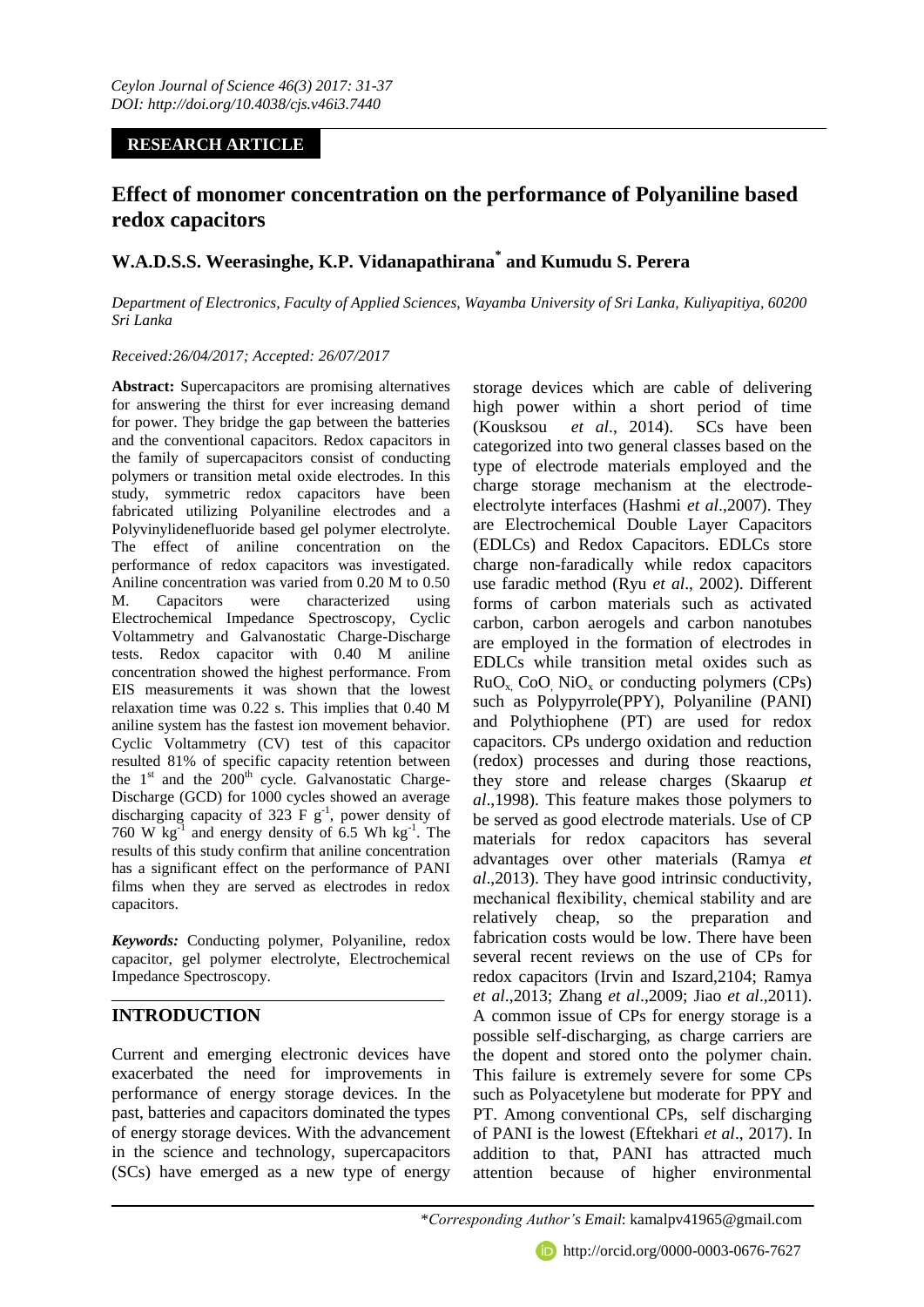stability, controllable electrical conductivity and easy processability (Sun *et al*.2002).

PANI exists as fully reduced leucoemeraldine (LE), half oxidized emeraldine base (EB) and fully oxidized pernigraniline (PE) states(Shimano and MacDiarmid,2001). The EB which is formed to Emaridine salt (ES) when doped in acidic medium, is regarded as the most useful form of PANI due to its high stability at room temperature. It is composed of two benzoid units and one quinoid unit and is known to be a semiconductor (Molapo *et al*.,2012).

The oxidation and reduction processes of PANI are accompanied by intercalation and deintercalation of counter-anions respectively. Since these processes are reversible, charge storage in PANI is facilitated to yield a pseudo capacitance behavior (Patil *et al*.,2014). Conditions used in the polymerization of PANI have very high contribution to the characteristics of the polymer (Bhadra *et al*.,2009). In this study, the effect of aniline concentration on the performance of PANI electrodes in a redox capacitor was investigated.

#### **EXPERIMENTAL**

#### **Preparation of electrodes**

The monomer aniline (Aldrich) was distilled and stored under refrigeration prior to use. Aniline was electrochemically polymerized on commercial grade stainless steel electrodes (type 304). For polymerization, a three electrode set up was used where Ag/AgCl and Pt electrode were served as reference and counter electrodes respectively. The monomer (aniline) concentration was varied from 0.2 M to 0.5 M. Concentrated sulfuric acid  $(H_2SO_4 - Aldrich)$  of 0.5 M was used as the oxidizing agent. It has several functions such as, to provide sufficiently low pH to dissolve aniline monomer in water and to avoid excessive branching of undesired products, but instead to generate doped ES form (Zotti *et al*.,1988). PANI films were galvanostatically polymerized using 1200 mC cm<sup>-2</sup> charge density. The area of working electrode was  $1 \text{ cm}^{-2}$ . After polymerization, films were rinsed with distilled water and dried.

#### **Preparation of gel polymer electrolyte (GPE)**

Polyvinylidene fluoride (PVDF) (Aldrich), ethylene carbonate (EC) (98%,Aldrich),

propylene carbonate (PC) (99%,Aldrich) and sodium thiocyanate (NaSCN) (99%,Aldrich) were used as received. EC and PC weight ratio was fixed as 1:1. First, PVDF was dissolved in a EC, PC mixture with magnetic stirring. Then, NaSCN was added in to the mixture and stirring was continued until a homogeneous mixture was obtained. After that, the mixture was heated at 120  $\degree$ C for 30 minutes. A very thin gel polymer film was obtained from the hot press method and it was left overnight in a vacuum desiccator (Jayathilake *et al*.,2015). The composition of the electrolyte was 16 PVDF/ 40 EC / 40 PC / 03 NaSCN in weight basis.

#### **Fabrication of redox capacitors**

Sandwich-type symmetric redox capacitors were fabricated using two PANI electrodes. A GPE having the same area of electrode was used as the electrolyte. Structure of the redox capacitor was in the form of PANI / PVDF: EC: PC: NaSCN / PANI. Several redox capacitors were fabricated using electrodes prepared by varying aniline concentration.

## **Characterization**

#### *Electrochemical Impedance Spectroscopy (EIS)*

EIS measurements of the redox capacitors were carried out within the frequency range from 400 kHz to 0.01 Hz using a frequency response analyzer (Metrohm AUTOLAB 101). Impedance data was analyzed using non – linear least square fitting program (Kumar and Munichandraiah,2000). Using the bode plots of capacitance versus frequency, the specific capacitance and relaxation constants  $(\tau_0)$  were determined.

#### *Cyclic Voltammetry (CV)*

CV tests were performed in the potential window of -0.2 V -  $0.\overline{8}$  V at the scan rate of 5 mVs<sup>-1</sup> by means of a computer controlled potentiostat / galvanostat (Metrohm-AUTOLAB 101). One PANI electrode was served as the working electrode and the other as both the counter and reference electrodes. Specific capacity  $(C_s)$  was calculated using Eq. (1),

$$
C_s = \frac{2\int dV}{m\Delta V} \tag{1}
$$

where  $\int I dV$  is the area of the CV, *m* is the mass of a single electrode,  $\Delta V$  is the potential window and S is the scan rate (Tey *et al*.,2016).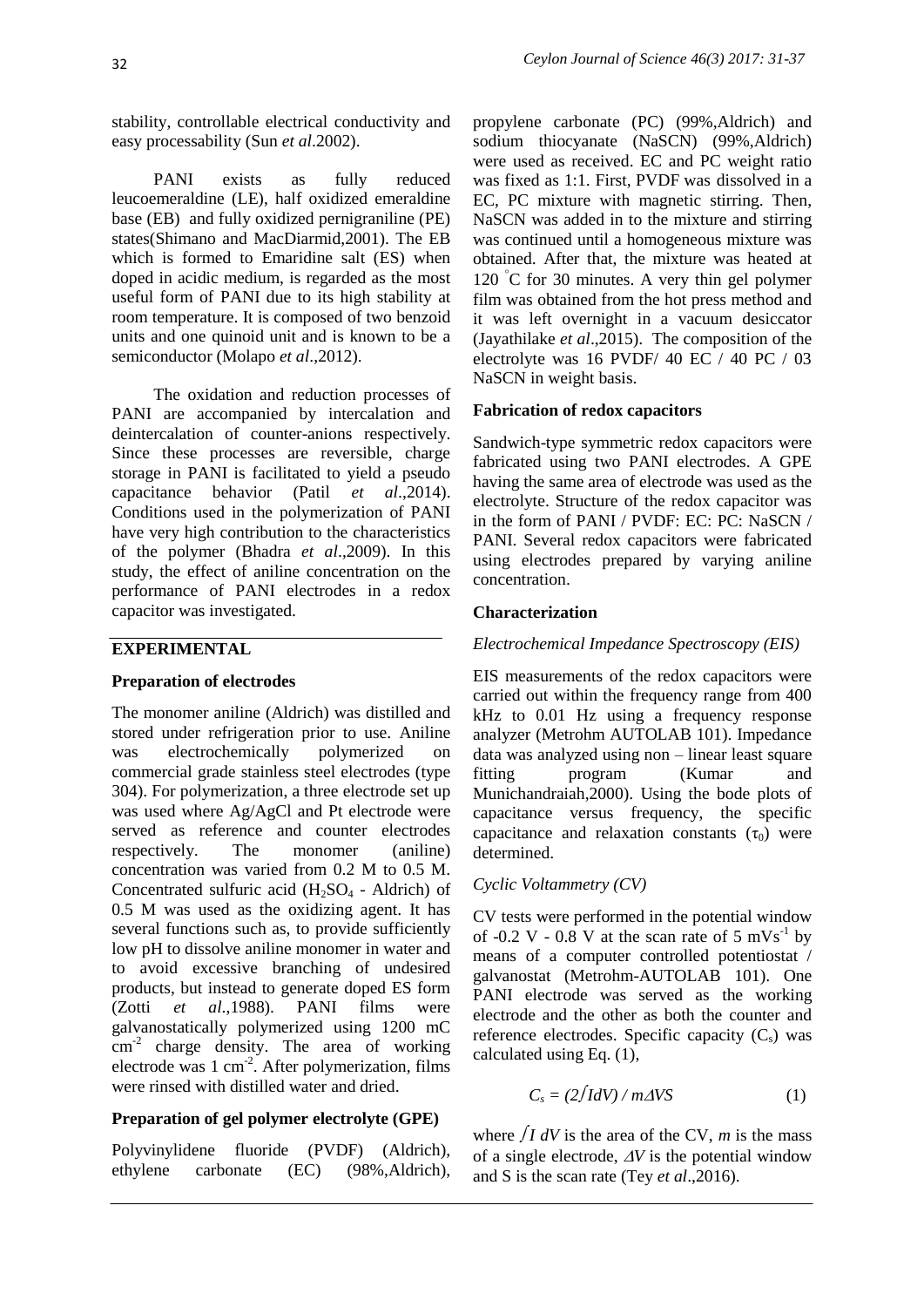#### *Galvanostatic Charge –Discharge (GCD) test*

Redox capacitor was first galvanostatically charged to 0.4 V, immediately subjected to a galvanostatic discharge up to 0.0 V. The galvanostatic charge and discharge currents were set to 800  $\mu$ A. Discharge capacity  $(C_d)$  was calculated using the Eq. (2),

$$
C_d = 2I / (mdV/dt) \tag{2}
$$

where, *I* is the galvanostatic current, m is the mass of a single electrode, *dV* is the potential drop during the discharge time *dt* (Tey *et al*.,2016).

Energy density

$$
E = (1/2)CV^2 \tag{3}
$$

and power density

$$
P = E/t \tag{4}
$$

were calculated using the data obtained from GCD test (Wang *et al*.,2013).

250

## **RESULTS AND DISCUSSION**

#### **Polymerization**

In galvanostatic deposition, PANI deposited on stainless steel substrate was greenish in colour indicating formation of ES (Molapo *et al*.,2012). Monomer concentration was varied from 0.2 M to 0.5 M, but good quality PANI films could be obtained only for the concentrations of 0.35 M, 0.40 M and 0.45 M. Concentrations less than 0.35 M gave very weak and soluble PANI films, while concentrations more than 0.45 M pose a problem of monomer solubility in aqueous media.

#### **EIS data analysis**

By observing the Nyquist plots obtained by impedance data, the variation of charge transfer resistance and the bulk resistance with the aniline concentration of the PANI electrode can be determined. The high-frequency intercept of the semicircle on the real axis in the inset of Figure 1 provides the value of bulk electrolyte resistance  $(R<sub>b</sub>)$  and the diameter of the semicircle gives the value of the charge transfer resistance  $(R<sub>ct</sub>)$ (Prasad and Munichandraiah,2002). For 0.40 M aniline, charge transfer resistance was nearly  $1 \Omega$ and for the others it was high. The low charge transfer resistance of 0.40 M electrode is an evidence for its suitability to use in redox capacitors.



**Figure 1:** Nyquist plots within the frequency range of 400 KHz to 0.01 Hz for the PANI **/**GPE /PANI redox capacitors fabricated using electrodes with different aniline concentrations.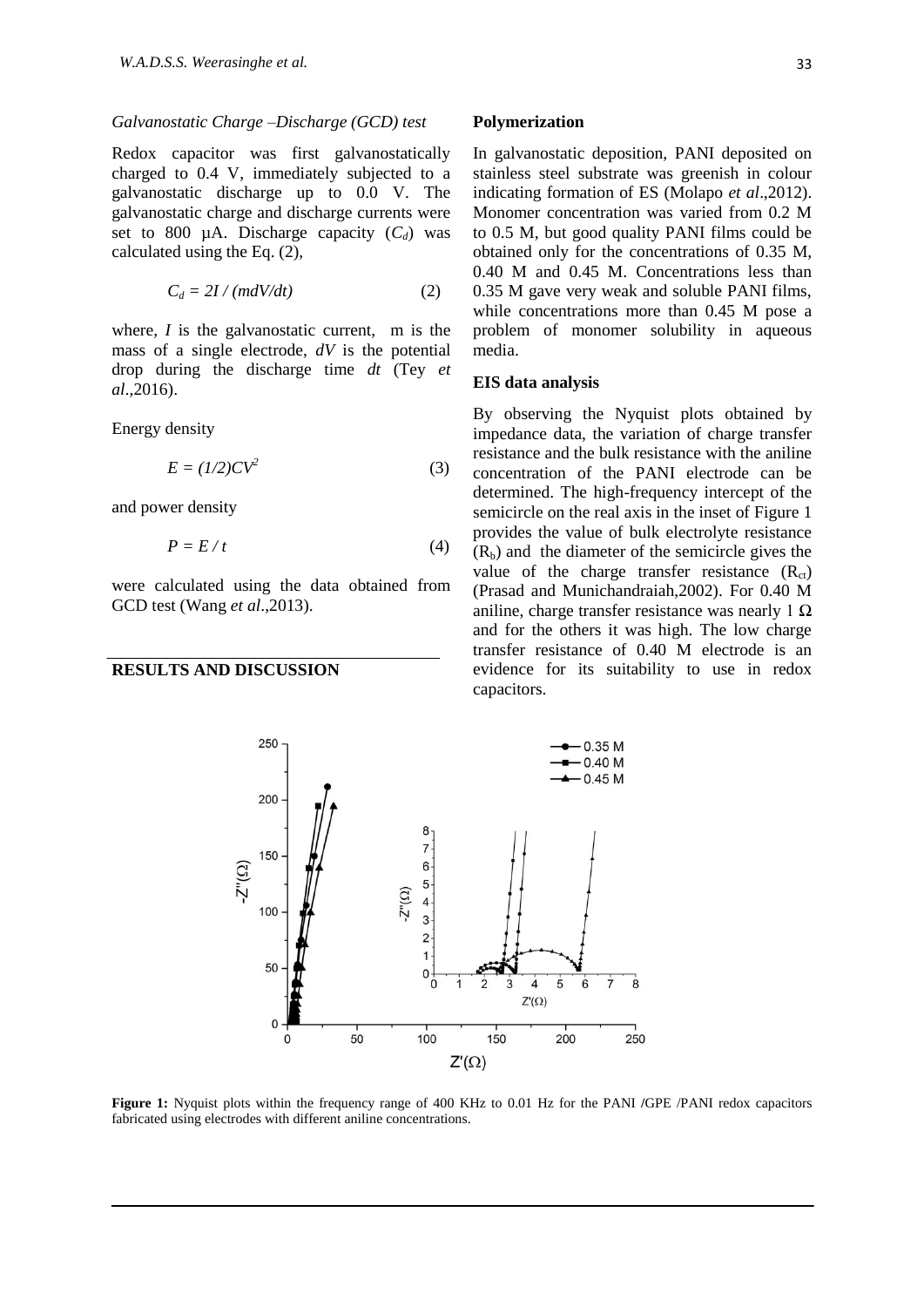

**Figure 2**: Bode plots for (a) real and (b) imaginary values of capacitance as a function of frequency in logarithmic scale. Three graphs represent the capacitors with different aniline concentrations.



**Figure 3:** Cyclic voltammogram for the 10<sup>th</sup>cycle of the PANI / GPE / PANI redox capacitor with 0.40 M aniline concentration. Sweep rate is  $5 \text{ mVs}^{-1}$ .

At the low frequency range, electrodes exhibit a nearly vertical straight line of a limiting diffusion process which is a characteristic feature of pure capacitive behavior (Patil *et al*.,2014). Figure 2 (a), (b) show the Bode plots of the real part,  $C'$  and imaginary part  $C''$  of the complex capacitance as a function of frequency.

In the low frequency region, capacitance of the electrode material is represented by C' and 0.40 M capacitor shows the highest value of 80 mF cm<sup>-2</sup>. Relaxation time constant,  $\tau_0$  is a quantitative measure of the reversible chargedischarge speed of the redox capacitor (Prasad and Munichandraiah, 2002). Having the lowest value of 0.22 s for the  $\tau_0$  implies that 0.40 M aniline system has the fastest ion movement behavior (Prasad and Munichandraiah, 2002, Tey *et al*.,2016).

#### **CV results**

Cyclic voltammograms of PANI redox capacitor obtained between -0.2 V to 0.8 V are shown in Figure 3. It shows peaks corresponding to both the cathodic and anodic half-cycles as a result of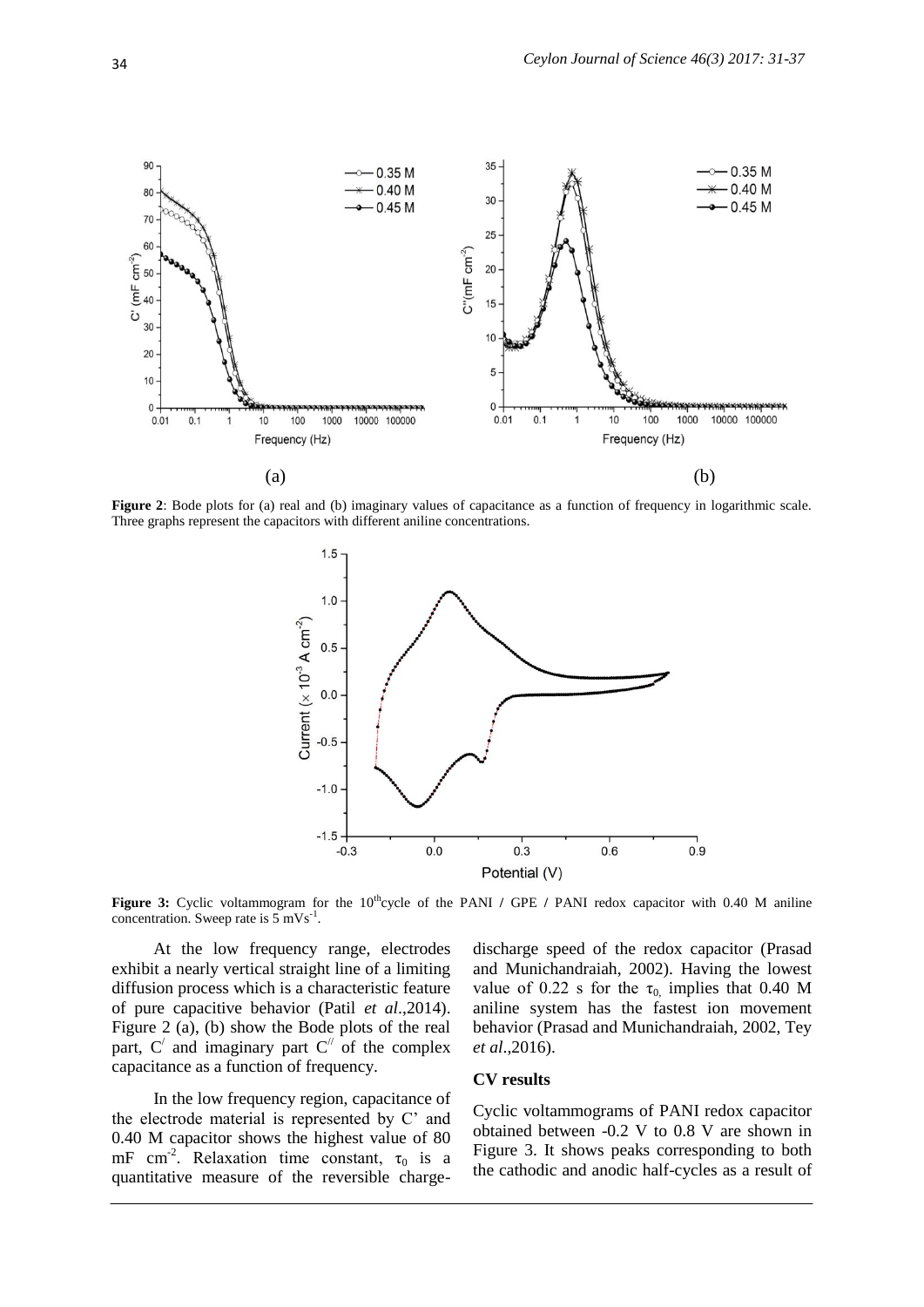redox processes that take place in the capacitor (Prasad and Munichandraiah,2002a).

Major redox peaks visible in the cyclic voltammograms can be attributed to oxidation/ reduction states of PANI (Jiao *et al*.,2011).

Figure 4 shows the specific capacity variation over 200 continuous cycling of PANI based redox capacitors with the variation of aniline concentration. Redox capacitor with 0.40 M aniline concentration recorded maximum specific capacity of 590 F  $g^{-1}$  while 0.35 M and  $0.45$  M gave 560 F g<sup>-1</sup> and 540 F g<sup>-1</sup> respectively. Lack of full reversibility and less cycling

efficiency are common features when side reactions are taking place. Consequently, the degradation of the capacity can be observed with the increment of the cycling number. However compared to other concentrations, 0.40 M aniline redox capacitor maintained 81% of specific capacity retention from its initial value after 200 cycles.

#### **GCD test**

Figure 5 shows the GCD plots of PANI based redox capacitors having different aniline concentrations.



**Figure 4:** Specific capacity variation of PANI redox capacitors having aniline concentration of 0.35 M, 0.40 M and 0.45 M obtained from cyclic voltammograms.



**Figure 5:** Galvanostatic charge-discharge curves of PANI based redox capacitors with different aniline concentrations.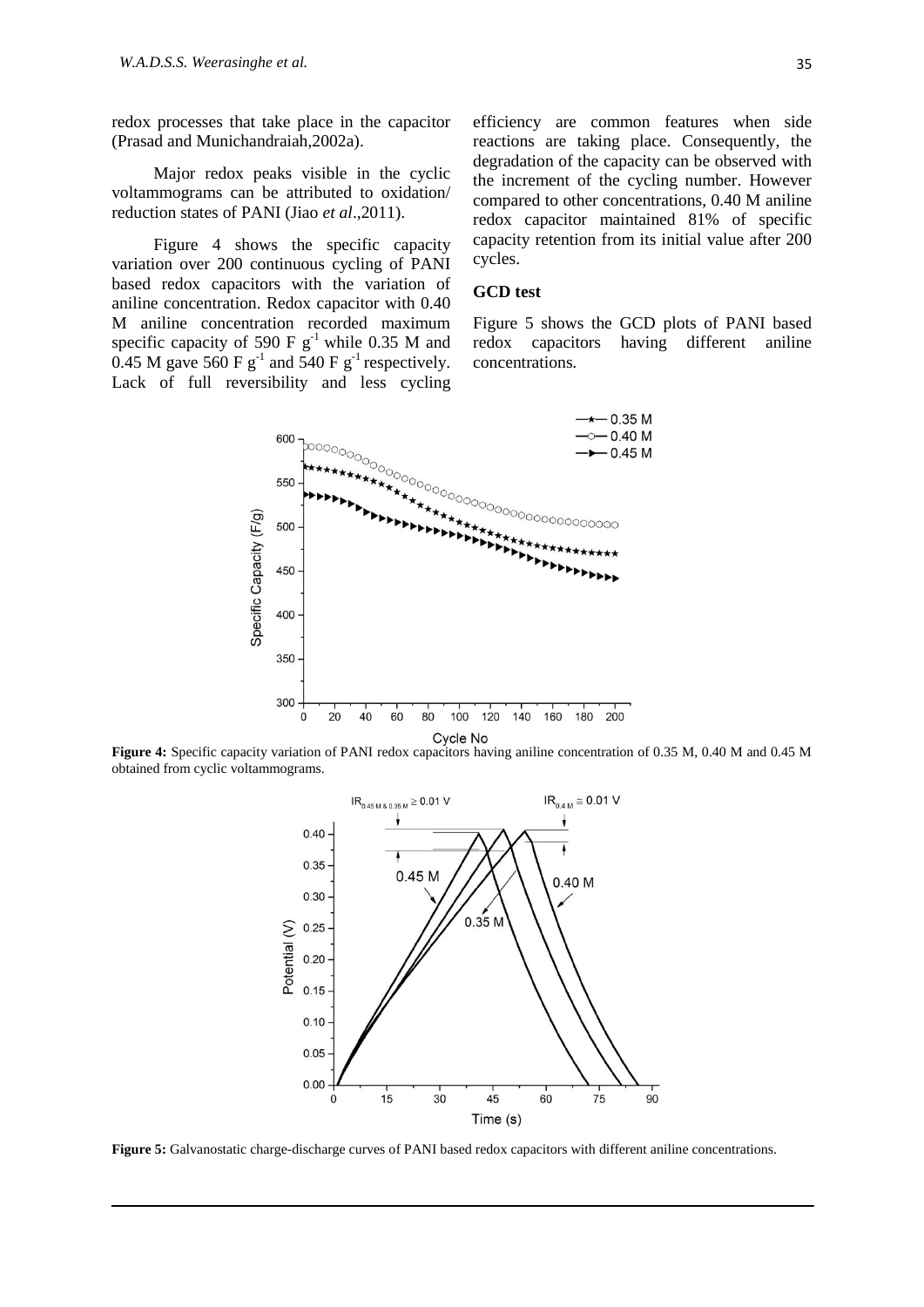| Aniline concentration (M) | Average discharge<br>capacity $(F g-1)$ | Average power<br>density (W $kg^{-1}$ ) | <b>Average energy</b><br>density (Wh $kg^{-1}$ ) |
|---------------------------|-----------------------------------------|-----------------------------------------|--------------------------------------------------|
| 0.35                      | 260                                     | 600                                     | 5.12                                             |
| 0.40                      | 323                                     | 760                                     | 6.50                                             |
| 0.45                      | 210                                     | 500                                     | 410                                              |

**Table 1**: Comparison of discharging capacity, power density and energy density with respect to variation of the Aniline concentration.

Near linear and symmetric charge and discharge curves within the potential window of 0 V and 0.4 V indicates a very good capacitive performance with a rapid I–V response (Wang *et al*.,2013). Also, the charge profile is symmetric illustrating a good capacitive behavior (Kulkarni *et al*.,2016). Curves show that lowest resistive drop (IR) of 0.01 V in the redox capacitor of 0.40 M aniline concentration and approximately 0.03 V for other concentrations.

Table 1 shows the comparison of the discharging capacity, power density and energy density after 1000 continuous GCD cycling of the three types of capacitors. According to that, 0.40 M aniline based redox capacitor is having the highest values for discharge capacity, power density and energy density.

Results of above tests suggest that there exists a relationship between the concentration of the monomer, aniline with the specific capacity of the resultant PANI films. Bhadra *et al.* have reported that particle shape of the PANI films changes with the aniline concentration used during polymerization (Bhadra *et al*., 2017). Due to this change, there can be a variation in the porosity of PANI films which will directly relate to the electron movement. This may be the reason that the redox capacitor with PANI electrodes prepared with 0.4 M aniline showed higher specific capacity than the other concentrations used.

## **CONCLUSIONS**

Redox capacitors based on PANI electrodes were fabricated with varying aniline concentration and the effect of the monomer concentration on the capacity was investigated. EIS tests showed that redox capacitors have nearly ideal capacitive behavior. Cyclic voltammogram showed the good reversibility of the electrochemical systems and charge retention of 81% was recorded for 0.40 M aniline based redox capacitor. GCD test performed for 1000 cycles resulted that capacitor

having 0.40 M aniline concentration can achieve an average discharge capacity of 323 F  $g^{-1}$ , average power density of  $760$  W  $\text{kg}^{-1}$  and average energy density of  $6.5$  Wh kg<sup>-1</sup>. From the results of this study, it is evident that aniline concentration has a significant effect on the performance of PANI films when they are used as electrodes in redox capacitors.

#### **ACKNOWLEDGEMENT**

Authors wish to acknowledge the assistance provided by the National Science Foundation, Sri Lanka under the research grants RG/2014/BS/01, RG/2015/EQ/07and Wayamba University of Sri Lanka research grant SRHDC/RP/04/16-17( $R_2$ )

### **REFERENCES**

- Bhadra, S., Khastgir, D., Singha, N. K., Lee, J. H. (2009) Progress in preparation, processing and applications of polyaniline, *Prog. in Polymer Science (Oxford)* **34**;783-810.
- Bhadra, J., Al-Thani, N.J., Madi, N.K., Al-Maadeed, M.A. (2017) Effects of aniline concentrations on the electrical and mechanical properties of polyaniline polyvinyl alcohol blends , *Arabian Journal of Chemistry* **10**;664–672.
- Eftekhari A., Li l., Yang Y. (2017) Polyaniline super capacitors, *Journal of Power Sources* **347**;86- 107.
- Hashmi S. A., Ashok Kumar, Tripathi S. K. (2007) Experimental Studies on poly methyl methacrylate based gel polymer electrolyte for application in electrical double layer capacitors, *Journal of Physics D: Applied Physics* **40/21;**6527-6534.
- Irvin, J., Iszard, Z. (2014) Polymers for Charge Storage. In : *Encyclopedia of Polymeric Nanomaterials,* Springer, Verlag Berlin Heidelberg; 1-9.
- Javathilake, Y. M. C. D., Perera, K. S., Vidanapathirana, K. P. (2015) Preparation and characterization of a polyacrylonitrile-based gel polymer electrolyte complexed with 1 methyl-3 propyl immidazolium iodide. *J of Solid State Electrochemistry* **19/8**;2199-2203.
- Jiao, S., Tu, J., Fan, C., Hou, J., Fray, D. J. (2011) Electrochemically Assembling of a Porous Nano-